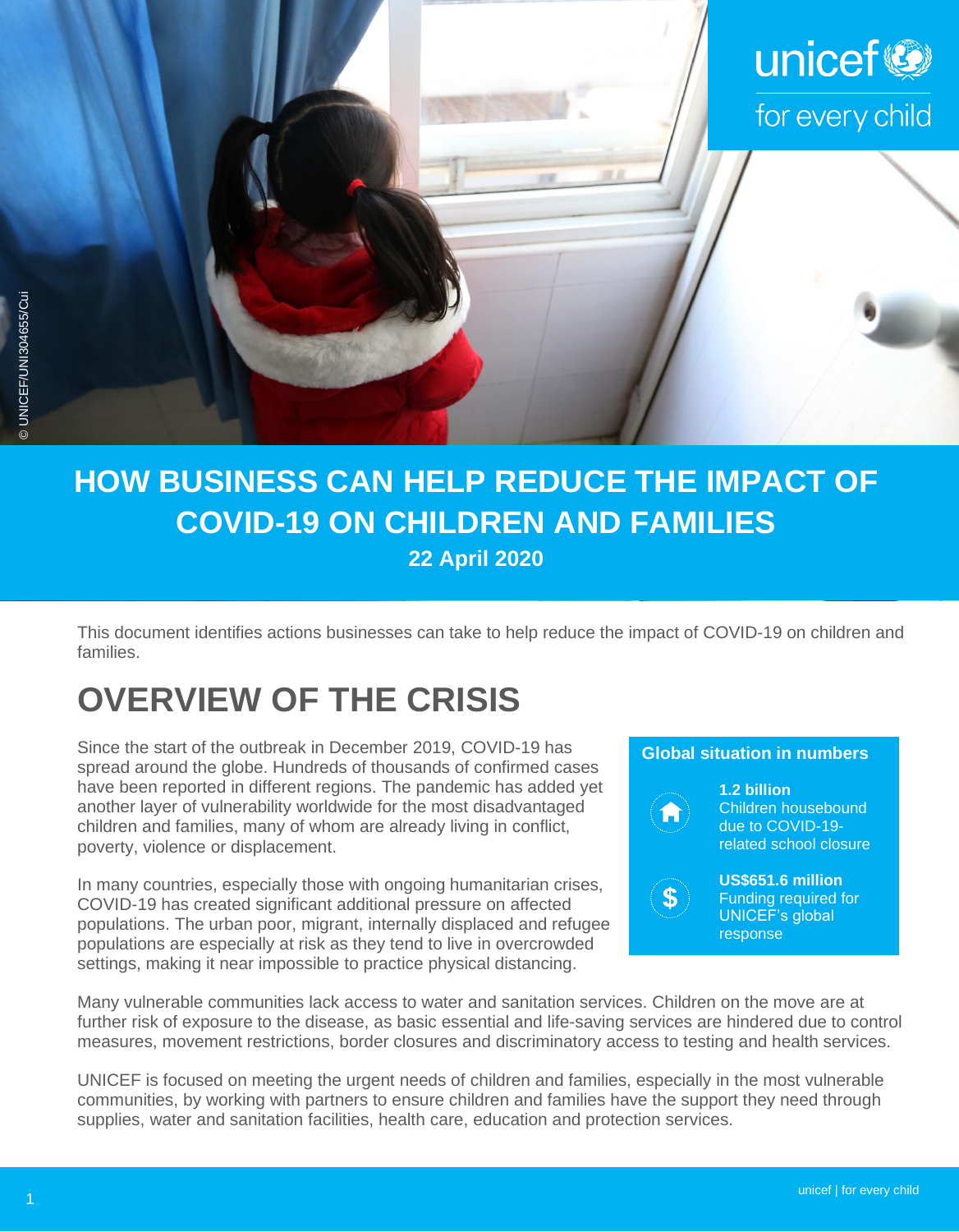UNICEF is committed to continuing to deliver assistance to children across areas affected by COVID-19 and is working with governments and partners in business, civil society and other sectors to find solutions to ensure children continue to receive the assistance they urgently need.

To respond to the needs of children and communities affected by the pandemic, UNICEF is appealing for US\$651.6 million for programmes worldwide.



For more information, visit: **[<www.unicef.org/appeals/covid-2019.html>](http://www.unicef.org/appeals/covid-2019.html)**

# **HOW CAN THE PRIVATE SECTOR HELP?**

## **FINANCIAL CONTRIBUTION**

In response to the fast-evolving nature of the COVID-19 pandemic, UNICEF has revised the requests in its original appeal for US\$651.6 million to address the latest needs around the globe.

Providing financial contributions to humanitarian appeals is the most effective way in which business can assist before, during and after the onset of a crisis.

The need for flexible funding is critical, particularly given the highly dynamic nature of emergencies that children are facing and to provide humanitarian assistance to the most vulnerable and help rebuild communities.



### **To donate, please click [here](https://www.unicef.org/appeals/covid-2019.html)**

**Your donation will help UNICEF and its partners reach the most vulnerable people quickly, saving lives wherever the crisis hits.**

#### **How financial contributions can help**

- **By providing access to education, child protection and psychosocial services**
	- − Remote lesson support, books and materials
	- − Adequate, alternative care arrangements including counselling and helplines
- **By providing critical hygiene and medical supplies for the health-care system**
	- − Critical hygiene, medical and prevention supplies to support the control of transmission
	- − Procurement of personal protection equipment and other health supplies

## **CONTRIBUTIONS IN-KIND FOR GOODS AND TRANSPORTATION SERVICES**



#### **GOODS**

For the COVID-19 pandemic response, **the supply of personal protective equipment** is critical because of increasing demand and export restrictions for these commodities. UNICEF is working with suppliers globally to source additional products and with relevant authorities to waive export bans for life-saving supplies.



 **More details about the supply and logistics challenges** UNICEF is facing can be found on the corporate website.<sup>1</sup>

For businesses wishing to contribute to the relief efforts by providing in-kind goods or services, **UNICEF currently needs these products:** <sup>2</sup>

- Personal protective equipment: surgical face masks, N95 masks, gowns, coveralls, gloves, goggles
- Other medical equipment: oxygen sets, pulse oximeters, infra-red thermometers

<sup>1</sup> [<https://www.unicef.org/supply/index\\_68059.html>](https://www.unicef.org/supply/index_68059.html) and [<https://www.unicef.org/supply/coronavirus-disease-covid-19>](https://www.unicef.org/supply/coronavirus-disease-covid-19)

<sup>2</sup> The required technical specifications can be found in UNICEF's Supply Catalogue: <https://supply.unicef.org>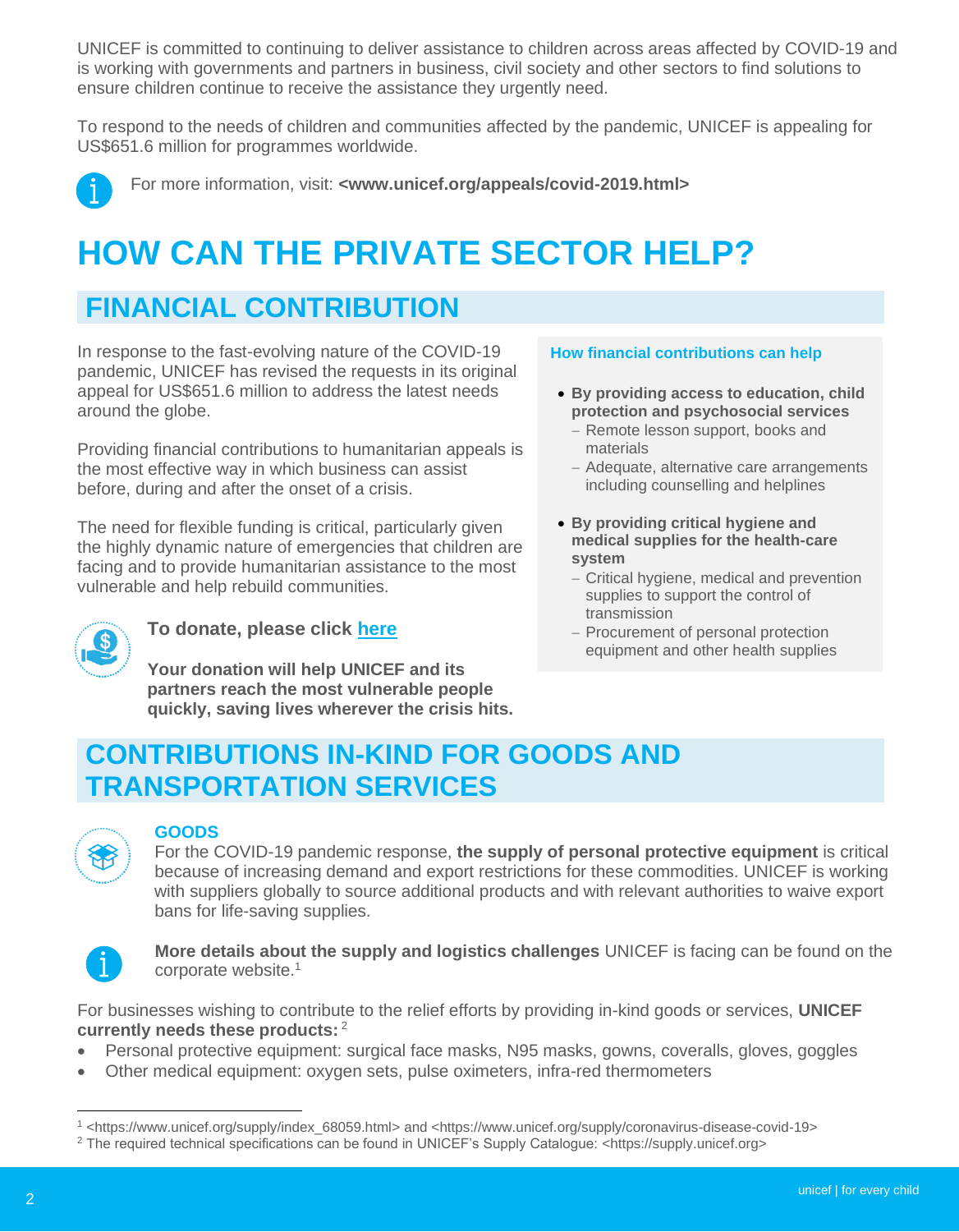

### **TRANSPORTATION SERVICES**

The COVID-19 outbreak is having an unprecedented impact on air freight operations globally. Most countries and

regions are increasingly placing restrictions on international transport. Limitations to arrange air freight resulting from reduced airline carrying capacity for passengers and supplies is presently the biggest challenge for UNICEF and humanitarian logistics operations, including for the uninterrupted supply of vaccines. The disruption has affected international supply chains, causing bottlenecks, delays and higher costs in delivery of emergency and life-saving supplies for humanitarian and development programmes. UNICEF is reviewing global cargo aircraft capacity and coverage and is working with country offices, freight forwarders and partners in prioritizing shipments and arranging charter operations as needed for delivery of emergency and critical supplies.

UNICEF anticipates that a substantial number of donated flights or charters will be required over the next weeks to support the delivery of vaccines,

#### **How in-kind resources can help**

UNICEF purchases the most appropriate supplies for children and has in place strategic and best value-for-money procurement and distribution systems. In-kind contributions, therefore, are most useful when:

- They are requested and fit an expressed need:
- They are new, of high quality and fit for purpose;
- They are accompanied by a financial donation to cover the cost of transport and in-country distribution, installation, maintenance and commissioning/training for proper use and monitoring;
- They assist UNICEF in delivering on its mandate. For a list of items that UNICEF procures, please refer to the [Supply Catalogue;](https://supply.unicef.org/)
- They are planned through a long-term agreement with an organization in advance of an emergency;
- They are legal in the country of destination and carry a benefit that clearly exceeds the cost of handling.

personal protective equipment and other essential supplies currently affected by the disruption of airfreight. Donated charters, either through funding for UNICEF to arrange or through donation of services and assets, are therefore UNICEF's main requirement to support its logistics operations. Charters will be required from the main regions where vaccines and other commodities originate – Europe (Belgium, Holland, France, Denmark), India and China – to the regions and countries in which UNICEF operates. Destinations and timelines for these donated charter operations will be defined as the needs become clearer and depending on partners' capacities. In most cases, UNICEF will consolidate the various goods to ensure sufficient cargo to maximize aircraft capacity and supply of essential commodities to children.

For further information about **contribution for kind in goods** and **transportation services**, please contact Ms. Bronwyn Williams at **bawilliams@unicef.org** and Mr. Diego Cid at *dcid@unicef.org.* 

## **PRODUCTION OF CRITICAL SUPPLIES FOR THE COVID-19 RESPONSE**



Given the need for establishing and scaling up local production capacity due to the immense global demand for personal protective equipment, hand sanitizer and soap, UNICEF is interested in exploring opportunities with private sector companies who may be willing to repurpose their production or to provide tech transfer in the form of engineering expertise and training.

Manufacturers wishing to support the COVID-19 response through production in local markets are encouraged to reach out to UNICEF to see how we can jointly find solutions to address the current global shortages of critical supplies.



- **For personal protective equipment**, please contact Mr. Abdallah Makhlof, Chief, Health Technology Centre at [amakhlof@unicef.org](mailto:amakhlof@unicef.org)
- **For soap and hand sanitizer**, please contact Mr. Peter Harvey, Chief, Water, Sanitation & Education Centre at **[pharvey@unicef.org](mailto:pharvey@unicef.org)**
- **For country support,** please contact Ms. Sonia Freitas, Knowledge Management Manager, Strategy, Change and Communication Centre at **[sfreitas@unicef.org](mailto:sfreitas@unicef.org)**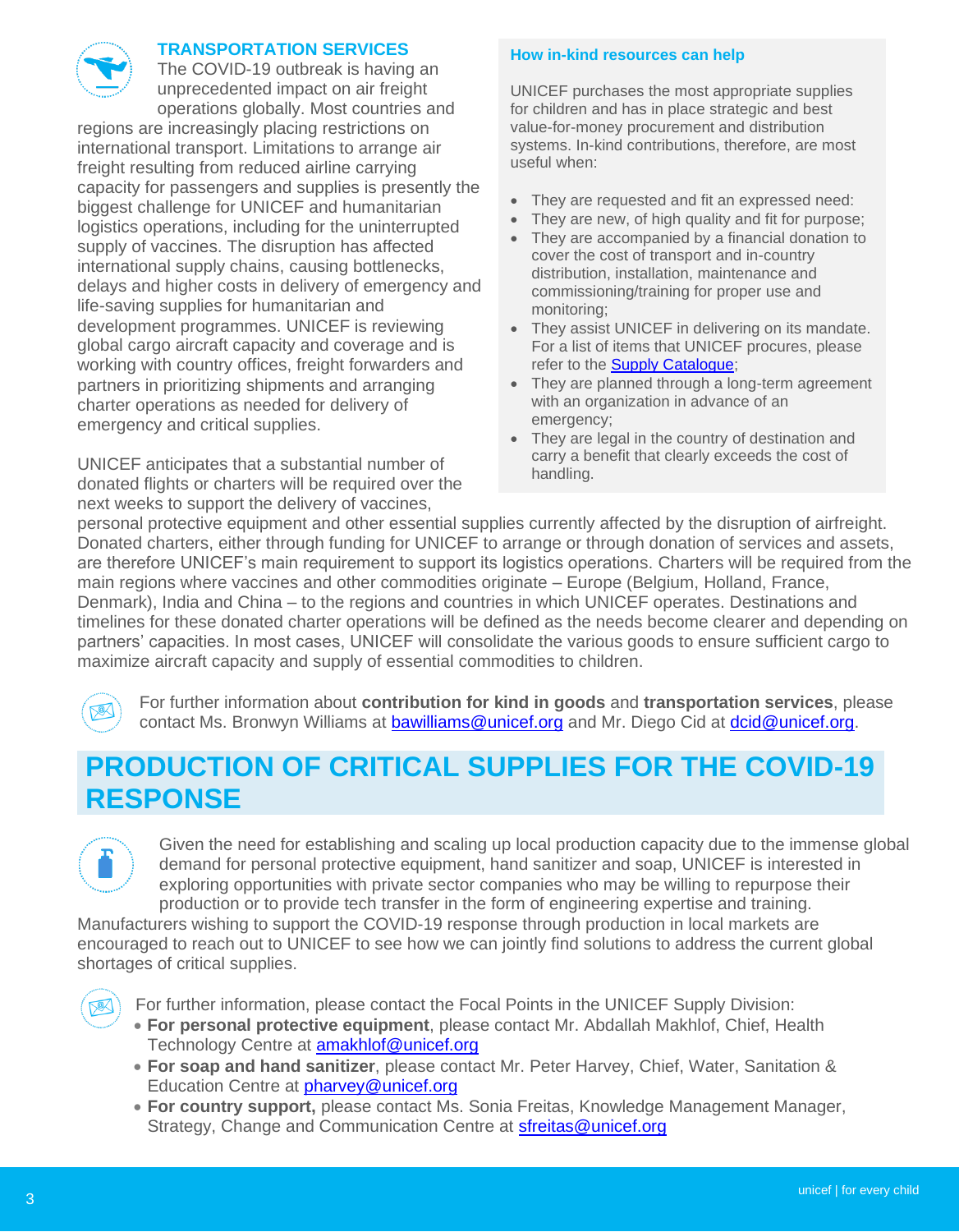## **PROVISION OF IN-KIND SERVICES**



Supporting our human resource capacity through provision of in-kind pro bono services - to support health, water, sanitation and hygiene, education and child protection programmes - can help us to stay and deliver, where help is most needed. UNICEF can work with private sector companies to determine opportunities for collaboration, by leveraging the core competencies of companies and

the people who work for them. Our work should be needs driven and solutions orientated bringing together private sector expertise and resources to UNICEF so that we can work together.

For further information about **in-kind services**, please contact Ms. Eilish Hurley at [ehurley@unicef.org](mailto:ehurley@unicef.org)

## **SUPPORT TO ADVOCACY EFFORTS**

UNICEF is working alongside its partners to slow the spread of COVID-19 and minimize its effects. But UNICEF is increasingly concerned about the impact of COVID-19 response measures on the most vulnerable children and their families. Urgent action is required to protect these children, to ensure this pandemic does not threaten child health and well-being, damage education and put already vulnerable children further in harm's way. Through concerted national action – and through global solidarity – child rights can be upheld and millions more families prevented from falling below the poverty line. Businesses are critical to this effort, to amplify the voices of children within their spheres of influence; leveraging *their* voice and leadership; helping UNICEF design innovative solutions; and supporting employees in this challenging time.

#### **How business can support advocacy efforts**

- Through community-based communication, mass media and social media and youth platforms such as [U-Report;](https://ureport.in/about/)
- By using their voice and influence to help UNICEF make the case to decision makers;
- By providing UNICEF a platform and/or advertisement space to disseminate advocacy messages;
- By implementing responsible business practices and family-friendly policies.



### **HELP UNICEF ADVOCATE FOR CHILDREN**



- **Keep children healthy**. Overburdened health systems are not only struggling to cope with COVID-19, but in the poorest parts of the world, child survival is also in jeopardy. Help UNICEF keep maternal, newborn and child health a priority.
- **Promote hand washing and reach vulnerable children with water, sanitation and hygiene**. Children can be kept safe from COVID-19 by making sure key messages on hygiene and hand washing continue to reach them. But many children and their families struggle to access basic water and hygiene facilities, so UNICEF is issuing an urgent call for funding and support for children without these facilities – especially those living in slums or on the street.
- **Keep children learning**. Parents, caregivers and educators have responded heroically to school closures, finding new ways to keep children learning. Help UNICEF support these efforts by designing new remotelearning solutions and championing the needs of vulnerable children.
- **Support families to cover their needs and care for their children**. The economic impact of COVID-19 is profound. Many children already live in poverty, and the socio-economic fall-out of this crisis risks plunging these children further into financial and economic hardship. It is critical to continue promoting responsible workplace practices – including through family-friendly policies – and government social protection measures that support vulnerable workers and their families.
- **Protect children from violence, exploitation and abuse**. For many of the most vulnerable children, school closures, social distancing and heightened family and community stress caused by COVID-19 present a danger to their physical and mental well-being. Child protection and other support services must be ramped up quickly and plans for social distancing must put the most vulnerable children first.
- **Protect refugee and migrant children and those affected by conflict**. In many cases, these already vulnerable children do not have access to key services or are living in cramped conditions where social distancing is not possible. As the global community responds to COVID-19, special attention must be paid to these children's needs.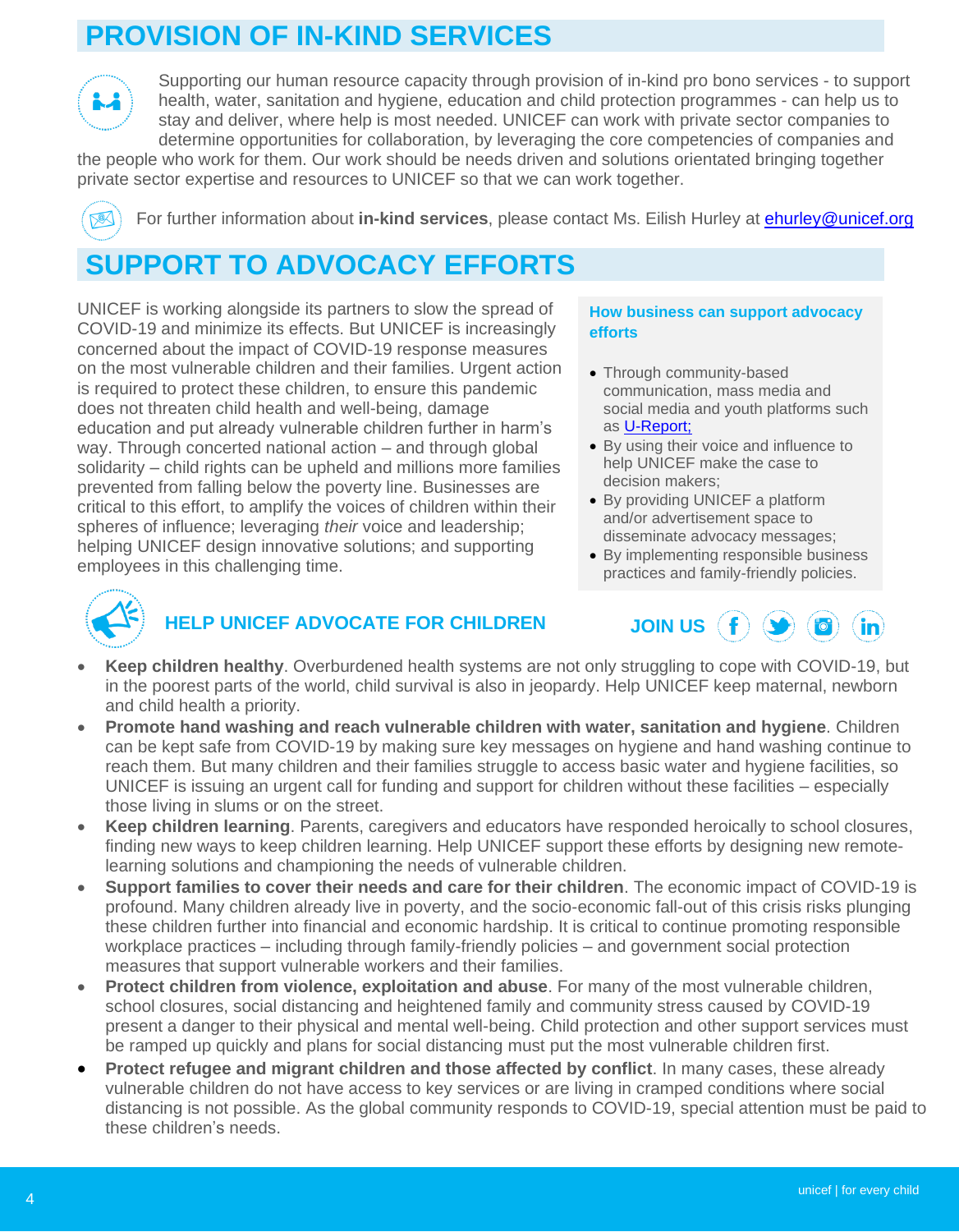## **IN PRACTICE: ACTIONS BUSINESSES CAN TAKE TO REDUCE THE IMPACT OF COVID-19 ON CHILDREN AND FAMILIES**

### **A TO-DO LIST FOR COMPANIES**

**Given the unprecedented scale of this crisis, UNICEF is rallying every business – small, medium-sized or large company – to do whatever it can to anticipate and mitigate negative impacts on children. THE TIME TO ACT IS NOW.**

**Children are key stakeholders of business. Companies interact with children every day, as workers, consumers and community members. Business has enormous power to improve children's lives through the way in which it operates facilities, develops and markets products, provides services, and influences economic and social development,** even more so in the context of humanitarian crises. Companies of all sizes, therefore, have a role to play. They can contribute to reducing the impact of the pandemic on millions of children living in areas severely affected by the spread of COVID-19 or in areas that are in danger of facing its spread.

### **WHAT IS THE IMPACT OF COVID-19 ON CHILDREN AND FAMILIES?**

So far, relatively few cases of COVID-19 have been reported among children. Children are mostly affected by the pandemic in indirect ways, as it can **affect their primary caregivers, parents, grand-parents and family**. In addition, children can suffer from possible **stigma resulting from family members' infections**.

The pandemic also affects children **as schools are closed and access to education is disrupted**. Children are asked to remain in **physical distancing or confinement** for long periods. Separated children with no appropriate childcare environment are at **increased risk of child abuse and trafficking** or other child protection concerns.

Due to the closure of businesses and the overall impact on countries' economies, children risk **being deprived of basic services such as access to food, water and health care**. Children living in areas with already weak basic services, and from poor and vulnerable families, are especially at risk. Compared to adults, **children bear a disproportionate psychosocial effect from these circumstances** and can face life-long psychosocial trauma.

### **THE ROLE OF BUSINESS IN SUPPORTING CHILDREN AND FAMILIES**

Companies can help reduce the impact of COVID-19 on children, adolescents and their families:

- As employers of mothers and fathers of children of all ages, from infants to teenagers;
- **EXECT** As providers of essential services, such as health, food, water and energy, to communities in which children live;
- **EXP** As experts in child-related sectors such as education, sports, entertainment, food and communication.

Below are **TO-DO LISTS of practical FAMILY PREPAREDNESS ACTIONS that companies can take immediately** to support families and children.

- The first to-do list is for **ALL companies**, regardless of size.
- An additional to-do list is for companies in the **business of essential services** (health, social work, water and sanitation, food and essential goods, energy, ICT, road repair, banks, payroll).
- An additional to-do list is for companies in the **business of communication, media, ICT**.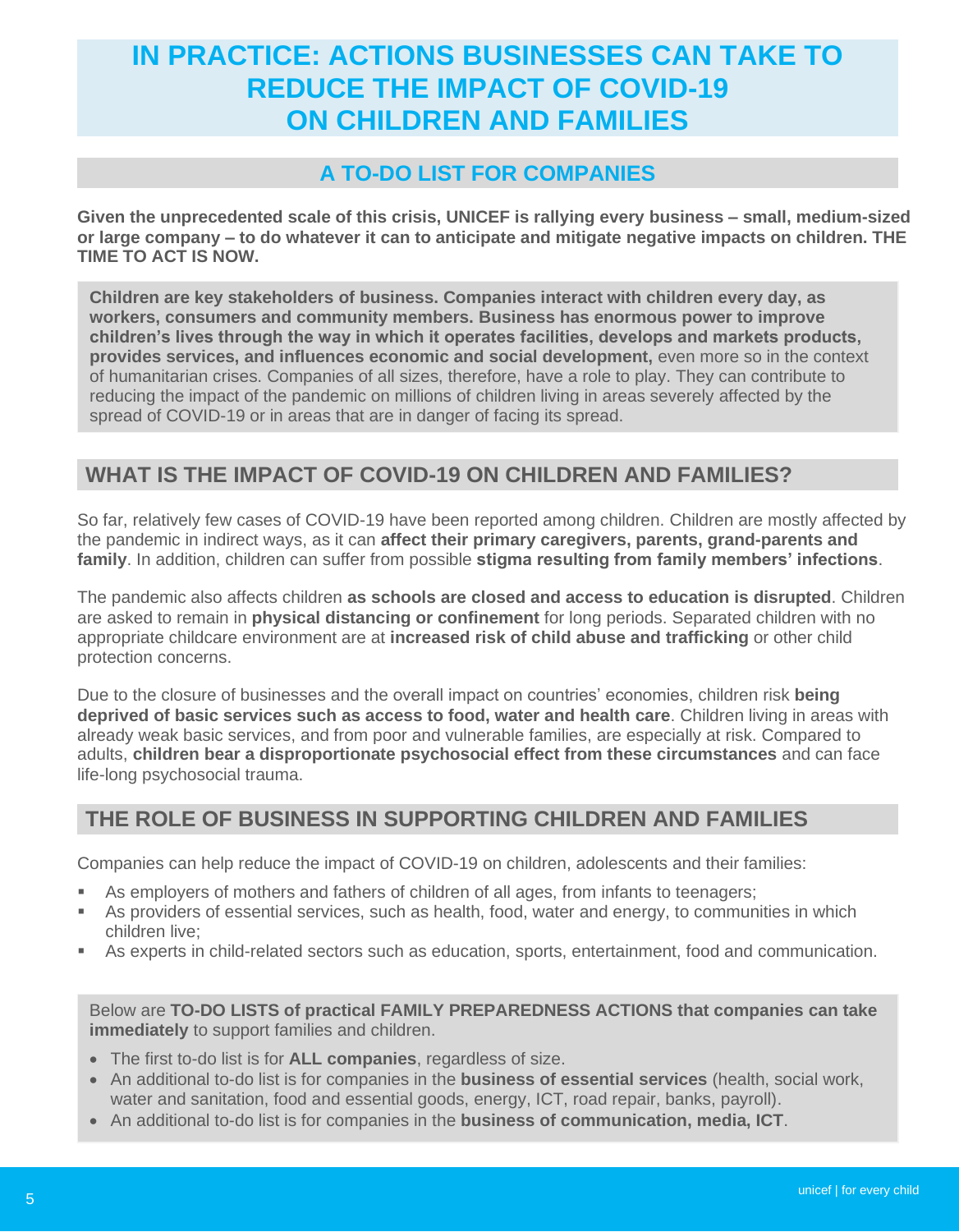Whatever the stage of the pandemic in your country, **start preparing now by minimizing the impact of COVID-19 on children.**

**FOR ALL COMPANIES**



### **Physical distancing behaviours**

Postpone events and staff meetings, advise employees not to participate in social gatherings, and proscribe unnecessary travel (unless for a medical emergency). If the virus spreads, all should remain confined at home with their children and with drastic limitation of contact with other people.

### **Prevent stigma**

- ➢ Do NOT talk about people "transmitting" or "spreading" COVID-19 virus. Instead, talk about people "contracting" or "affected" by COVID-19, and "treated" or "recovering from" COVID-19.
- ➢ Do NOT associate the disease with any specific group (ethnic, minority or religious) but say "anyone is susceptible to contracting the virus".
- ➢ Do NOT repeat unconfirmed rumours and do NOT use language that generates fear such as "plague", or "apocalypse". Instead, repeat scientific and preventive messages such as, "By protecting myself, I protect others".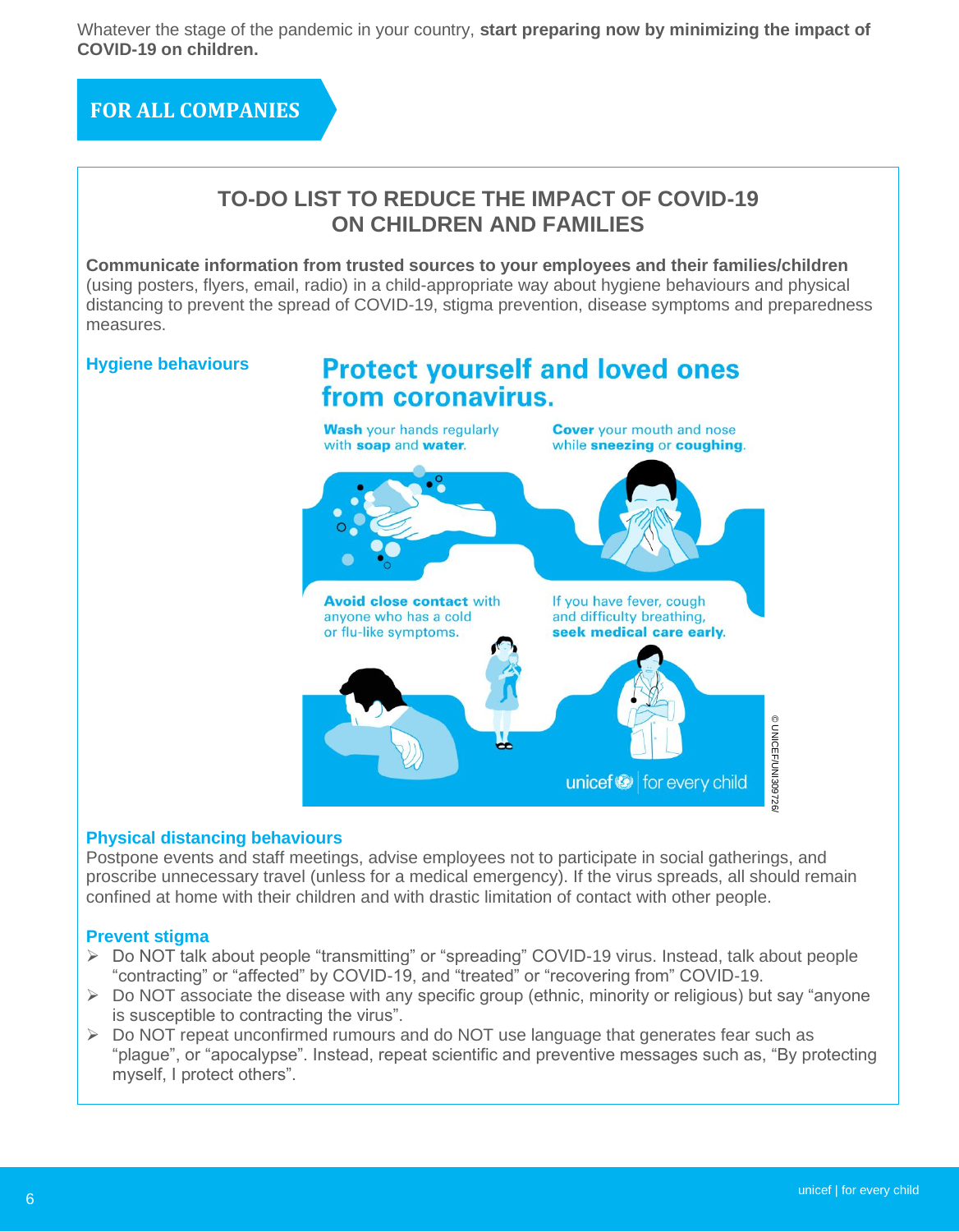### **Disease facts**

With up to 21 incubation days, anyone (even children) can contract the virus. Children get very mild or no symptoms, while parent and caregivers can become sick and the elderly and people with pre-existing medical conditions can be severely affected or die. It is important to care for the elderly and the most vulnerable.

#### **Disease symptoms**

Anyone with symptoms – mild fever (between 38 and 38.5 degrees Celsius), a dry cough and respiratory problems – should stay home, increase physical distancing (even with family members) and call emergency service before going to the hospital.

#### **Family preparedness measures**

Identify emergency numbers and where to be tested and treated. Identify alternative care for children in case parents, caregivers or grandparents are infected, and avoid having the elderly care for children. Keep track of family/colleagues' alternative care contact numbers.

**2. Enable flexible work arrangements (e.g. work from home or 'compressed work' with full pay)** and diminished workload for mothers, fathers and/or caregivers to take care of children when schools are closed, for workers aged 50 and more, for staff with pre-existing medical conditions and for pregnant women.

**3. Keep workplaces clean and safe and ensure hygiene messaging and items are available**  (hand-washing facilities and toilets with clean running water, soap, a trash bin with a lid, or hand sanitizers with 60 per cent alcohol if running water is not available). Ensure clean breastfeeding and child-care facilities.

**4. Support ALL employee families by supplying hygiene items** (soap, tissues, safe water, hand sanitizers with 60 per cent alcohol), **health care** for children under 5 years old, pregnant women and staff with medical conditions, **and services** such as water, food/nutrition (complying with physical distancing measures).

**5. Help employees to pre-identify 'support networks'** (e.g. groups of non-infected relatives or staff, avoiding the elderly) to care for infected workers' children. Prepare to **help employees/relatives that become ill** to seek medical care and assist with transport if needed.

**6. Encourage education/entertainment support and positive relationships in the family during the confinement period** (e.g. older siblings entertaining/educating younger ones, playing board games, talking, etc.). Provide free education or play material to employees' families.

**7. Support local health facilities by providing free supplies as needed** (masks, sanitizers, respiratory devices) or services (energy, ICT, water and sanitation).

**8. Prepare plans to avoid job losses – consider priority support to low-income employees with children, informal workers and small and medium-sized suppliers.** Consider providing **health subsidies to affected employees and families**. Communicate the support measures DURING the confinement situation.

**9. Share this list of family preparedness measures with supply chain/other companies and business networks** (such as chambers of commerce, industry or business networks, or associations).

For more information about family-friendly policies in the workplace, please refer to the **[Recommendations](https://www.unicef.org/press-releases/greater-support-needed-working-families-covid-19-takes-hold-unicef-and-ilo)  [for Employers on Family-Friendly Policies and Other Good Workplace Practices in the Context of](https://www.unicef.org/press-releases/greater-support-needed-working-families-covid-19-takes-hold-unicef-and-ilo)  [COVID-19](https://www.unicef.org/press-releases/greater-support-needed-working-families-covid-19-takes-hold-unicef-and-ilo)**, published by UNICEF, ILO and UN Women.

.